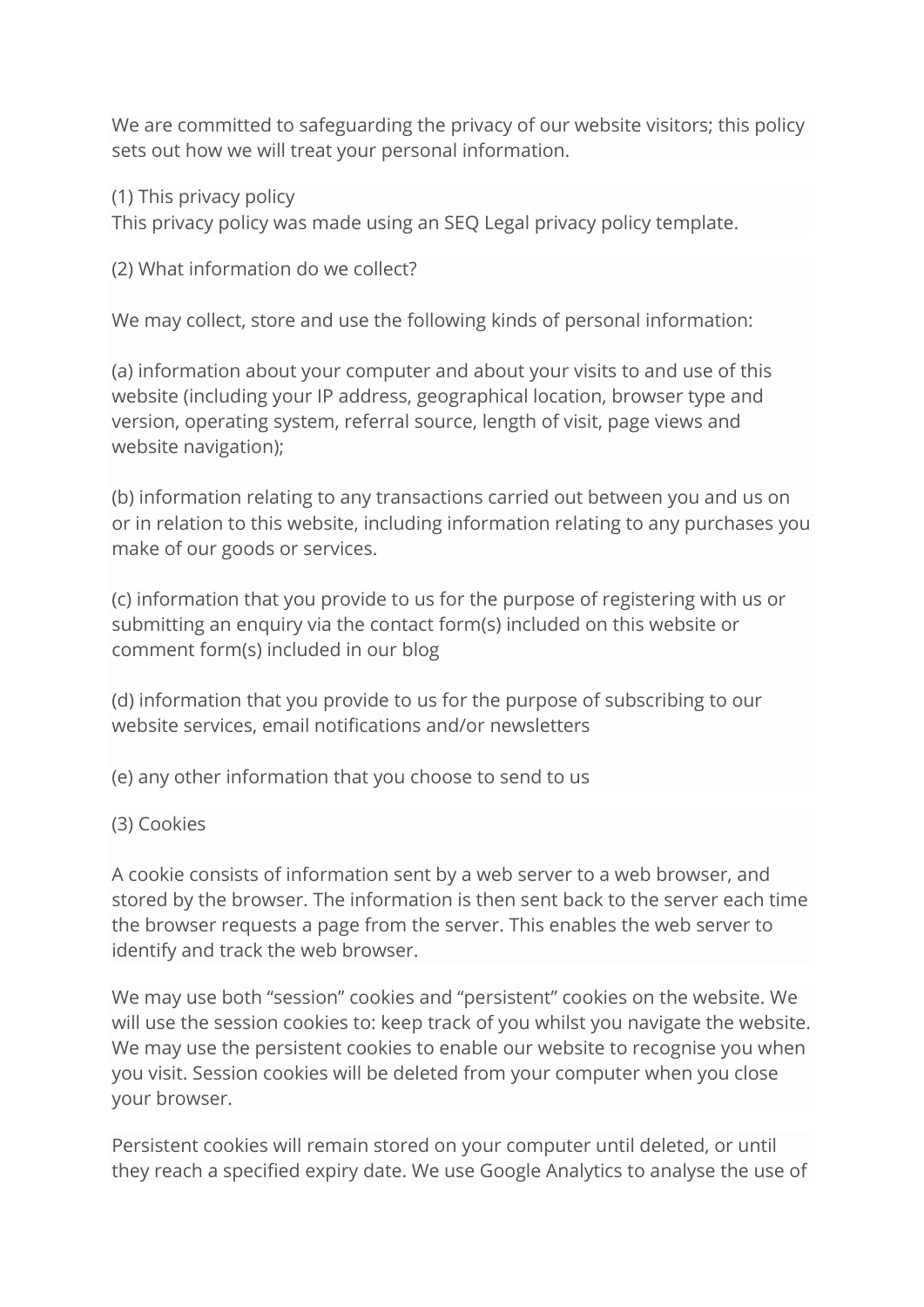this website. Google Analytics generates statistical and other information about website use by means of cookies, which are stored on users' computers. The information generated relating to our website is used to create reports about the use of the website. Google will store this information. Google's privacy policy is available at: http://www.google.com/privacypolicy.html. Most browsers allow you to reject all cookies, whilst some browsers allow you to reject just third party cookies. For example, in Internet Explorer you can refuse all cookies by clicking Tools, Internet Options, Privacy, and selecting "Block all cookies" using the sliding selector. Blocking all cookies will, however, have a negative impact upon the usability of many websites.

(4) Using your personal information

Personal information submitted to us via this website will be used for the purposes specified in this privacy policy or in relevant parts of the website. We may use your personal information to:

(a) administer the website;

(b) improve your browsing experience by personalising the website;

(c) enable your use of the services available on the website;

(d) send to you goods purchased via the website, and supply to you services purchased via the website;

(e) send statements and invoices to you, and collect payments from you;

(f) send you general (non-marketing) commercial communications;

(g) send you email notifications which you have specifically requested;

(h) send to you our newsletter and other marketing communications relating to our business which we think may be of interest to you by post or, where you have specifically agreed to this, by email or similar technology (you can inform us at any time if you no longer require marketing communications)

(i) provide third parties with statistical information about our users – but this information will not be used to identify any individual user; and

(j) deal with enquiries and complaints made by or about you relating to the website

Where you submit personal information for publication on our website (e.g. blog comments), we will publish and otherwise use that information in accordance with the license you grant to us.

We will NEVER without your express consent provide your personal information to any third parties for the purpose of direct marketing.

# (5) Disclosures

We may disclose information about you to any of our employees, officers, agents, suppliers or subcontractors insofar as reasonably necessary for the purposes as set out in this privacy policy. In addition, we may disclose your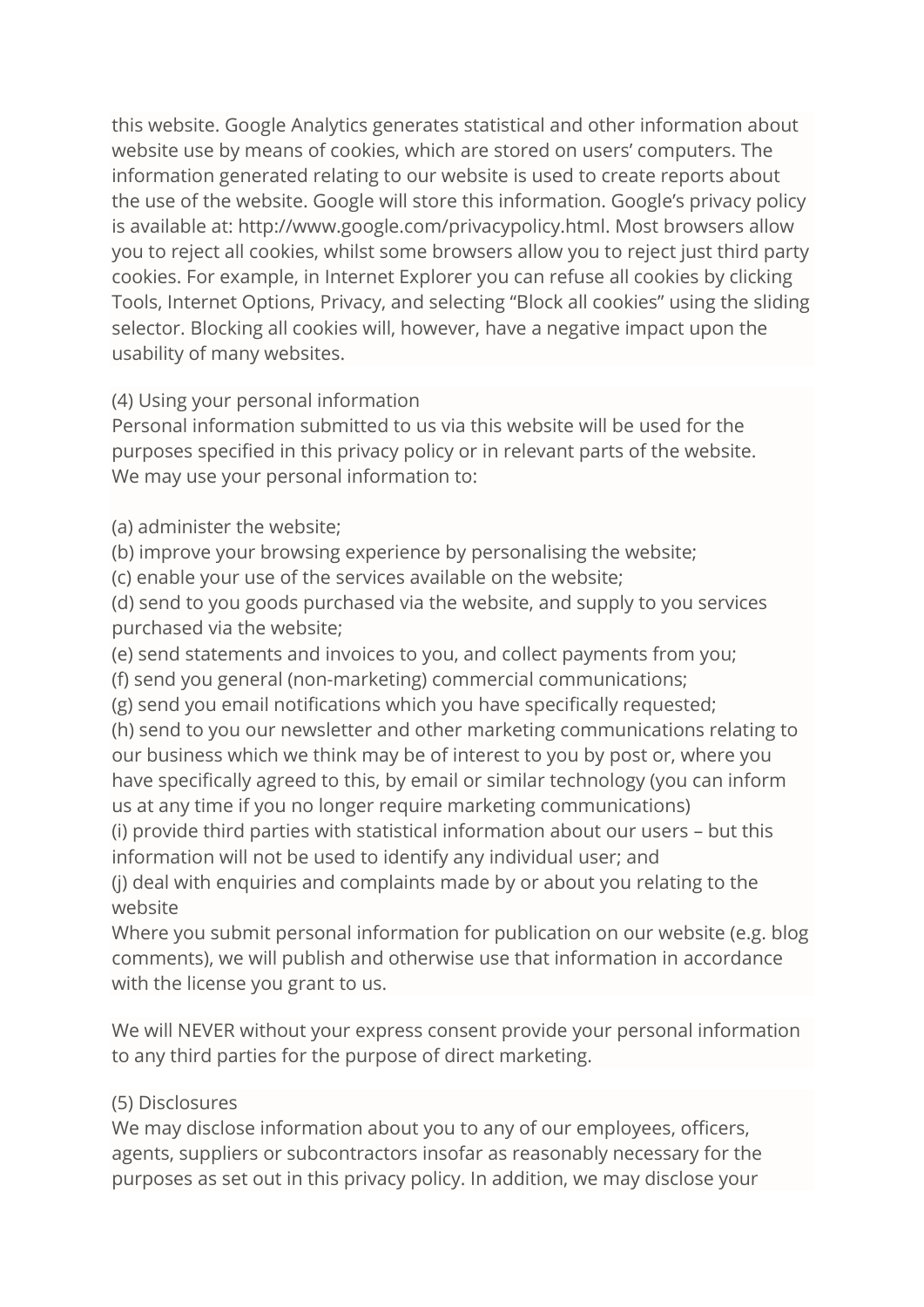personal information:

(a) to the extent that we are required to do so by law;

(b) in connection with any legal proceedings or prospective legal proceedings;

(c) in order to establish, exercise or defend our legal rights (including providing information to others for the purposes of fraud prevention and reducing credit risk);

(d) to any person who we reasonably believe may apply to a court or other competent authority for disclosure of that personal information where, in our reasonable opinion, such court or authority would be reasonably likely to order disclosure of that personal information

Except as provided in this privacy policy, we will NOT provide your information to third parties.

## (6) International data transfers

Information that we collect may be stored and processed in and transferred between any of the countries in which we operate in order to enable us to use the information in accordance with this privacy policy. Information which you provide may be transferred to countries (including the United States) which do not have data protection laws equivalent to those in force in the European Economic Area. In addition, personal information that you submit for publication on the blog (e.g. comments) will be published on the internet and may be available, via the internet, around the world. We cannot prevent the use or misuse of such information by others. You expressly agree to such transfers of personal information.

### (7) Security of your personal information

We will take reasonable technical and organisational precautions to prevent the loss, misuse or alteration of your personal information.

Of course, data transmission over the internet is inherently insecure, and we cannot guarantee the security of data sent over the internet.

### (8) Policy amendments

We may update this privacy policy from time-to-time by posting a new version on our website. You should check this page occasionally to ensure you are happy with any changes.

### (9) Your rights

You may instruct us to provide you with any personal information we hold about you. Provision of such information will be subject to:

(a) the payment of a fee (currently fixed at £10.00); and

(b) the supply of appropriate evidence of your identity (for this purpose, we will